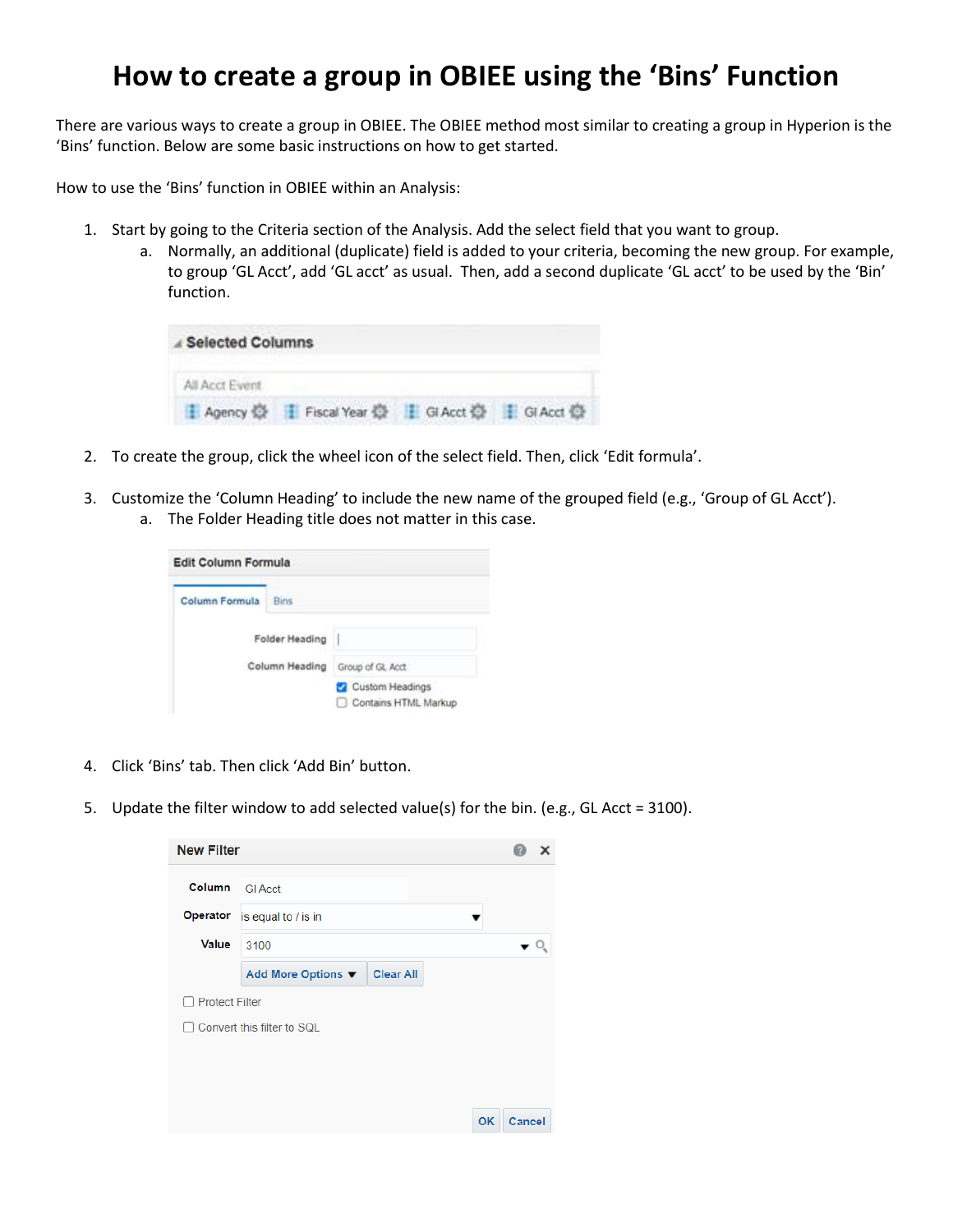- 6. Update Bin Name (e.g., Revenue).
	- a. This process will create a bin of GL Acct equaling 3100; called 'Revenue'.

| <b>Edit Bin Name</b> |  | <b>Edit Column Formula</b>                                 |
|----------------------|--|------------------------------------------------------------|
| Revenue              |  | Column Formula<br><b>Bins</b>                              |
|                      |  | 1   GI Acct is equal to / is in 3100   Y   Revenue   A   X |
| OK<br>Cancel         |  | Create a bin for all other values                          |

b. Repeat process to add another bin (e.g., GL acct = 3500; called 'Expense'). **Edit Column Formula** 

| Column Formula | <b>Bins</b>                                               |  |  |
|----------------|-----------------------------------------------------------|--|--|
|                | 1. GI Acct is equal to / is in 3100 \[ Revenue   4 X \    |  |  |
|                | 2.   GI Acct is equal to / is in 3500   Expense   4   X ^ |  |  |

- 7. Overall, this process creates a new field called 'Group of GL Acct'. Any GL Acct equaling 3100 or 3500 will be labeled Revenue and Expense, respectively.
- 8. Continue to add as many bins as needed. This is similar to creating groups in Hyperion.
	- a. More complex groupings can be done as well.
		- i. For example, GL Acct begins with 006 or 007, and titled 'Cash'.

|         | <b>Edit Filter</b> |             |                      |
|---------|--------------------|-------------|----------------------|
|         | Column             | GI Acct     | <b>Edit Bin Name</b> |
|         | Operator           | begins with |                      |
| Add Bin | Value              | 006:007     | Cash                 |

- 9. Once all the selected values are in various bins, create the 'all other values' bin to catch everything else. a. Check the box on the 'Create a bin for all other values' option.
	- □ Create a bin for all other values
	- b. Input new Bin Name.

| <b>Edit Bin Name</b> |           |
|----------------------|-----------|
| Other                |           |
|                      | OK Cancel |

10. The Bin field (e.g., Group of GL Acct) will show in the 'Criteria' section of OBIEE. This can then be used in multiple views.